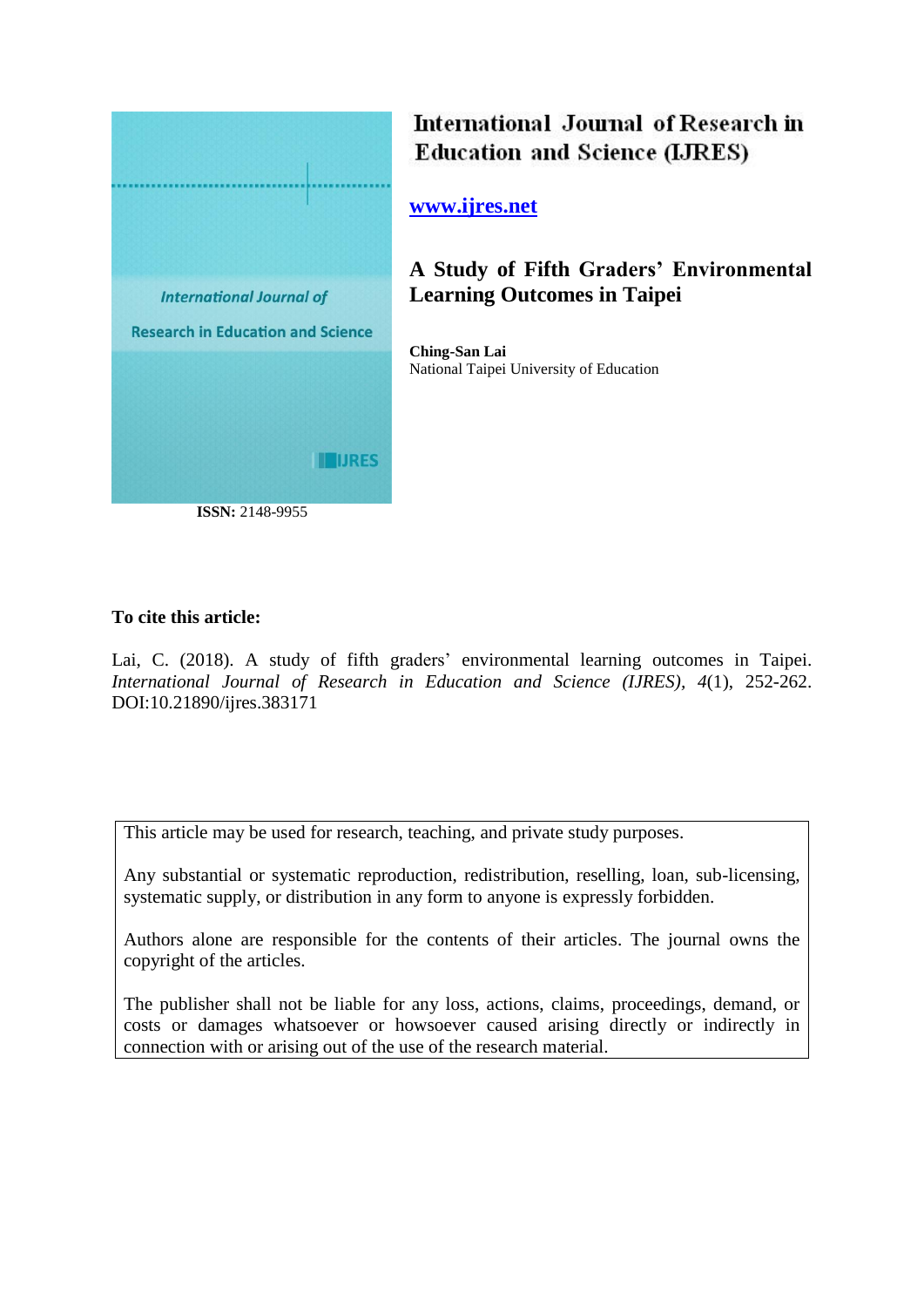

Volume 4, Issue 1, Winter 2018 DOI:10.21890/ijres.383171

## **A Study of Fifth Graders' Environmental Learning Outcomes in Taipei**

## **Ching-San Lai**

| <b>Article Info</b>                                                                             | <b>Abstract</b>                                                                                                                                                                                                                                                                                                                                                                                                                                                                                                                                                                                                                                                                                                               |
|-------------------------------------------------------------------------------------------------|-------------------------------------------------------------------------------------------------------------------------------------------------------------------------------------------------------------------------------------------------------------------------------------------------------------------------------------------------------------------------------------------------------------------------------------------------------------------------------------------------------------------------------------------------------------------------------------------------------------------------------------------------------------------------------------------------------------------------------|
| <b>Article History</b>                                                                          | Environmental education has recently received much more attention than before                                                                                                                                                                                                                                                                                                                                                                                                                                                                                                                                                                                                                                                 |
| Received:<br>19 October 2017                                                                    | among elementary school students' science learning in Taiwan. The major<br>purpose of this study is to explore the learning outcomes on environmental<br>education for $5th$ graders in Taipei. A quasi-experimental design with a single                                                                                                                                                                                                                                                                                                                                                                                                                                                                                     |
| Accepted:<br>22 December 2017                                                                   | group was used in this study. Students in the experimental group $(N=24)$<br>undertook five weeks of environmental education activities and a field trip to<br>Elephant Mountain in rural Taipei. Three research instruments were used in this                                                                                                                                                                                                                                                                                                                                                                                                                                                                                |
| <b>Keywords</b>                                                                                 | study, including an environmental education achievement test, an attitude toward<br>environmental education scale, and an attitude toward environmental action                                                                                                                                                                                                                                                                                                                                                                                                                                                                                                                                                                |
| Attitude toward<br>environmental<br>education<br>Environmental<br>education<br>Science learning | skills. The results were analyzed using a <i>t-test</i> . The results of this study include:<br>(1) the results of the environmental education achievement test showed that in<br>the post-test the students obtained higher scores than in the pre-test ( $t = 7.47$ , $p <$<br>.001); (2) the results of the attitude toward environmental education scale<br>showed that students in the post-test achieved higher scores than in the pre-test (t<br>$= 4.10$ , $p < .001$ ), and (3) in the attitude toward environmental action skills<br>students in the post-test achieved higher scores than in the pre-test ( $t = 3.63$ , $p <$<br>.01). Therefore, it can be concluded that environmental education activities and |
|                                                                                                 | the field trip are effective for $5th$ Graders' environmental learning.                                                                                                                                                                                                                                                                                                                                                                                                                                                                                                                                                                                                                                                       |

## **Introduction**

With global environmental issues being constantly raised, global warming and greenhouse effect have received considerable attention in recent years. Shocking pictures in the documentary film *An Inconvenient Truth* and *Beyond Beauty - Taiwan from Above* indicate that various countries and regions must face and work together to settle global environmental issues. Destroying the natural environment people live in may lead to ecological crises which will cause a series of problems for water resources, economy, society, climate, and food. These problems are essentially inseparable from environmental awareness, values, and attitudes of people. This encourages countries to start valuing environmental education. They believe that basic environmental education can help students rethink about the correlation between humans and the environment, start to understand their surroundings and consider environmental issues related to their lives. They also hold that only through education can we effectively increase students' environmental knowledge, awareness, and skills in environmental protection (Chin, 2013; Ho, 2013; Hsiao, 2015; Hsin & Chang, 2011; Hsu, 2016; Lin, 2013; Yang, 2011; Yang, 2016).

Because of the importance of environmental education to all of us, we need to do something more on environmental education. The major purpose of this study is to explore the learning outcomes on environmental education for  $5<sup>th</sup>$  graders in Taipei.

## **Literature Review**

## **Environmental Education in Taiwan**

Environmental education has been promoted for decades outside Taiwan and involves an increasing number of people (Chou, 2001). Yang (1997) pointed out that rapid scientific and technological progress since the Industrial Revolution had made human lives much easier than before, but at the same time, it also destroyed the natural environment that human beings live in. Due to frequent natural disasters, all countries in the world have formulated laws and decrees to arrest the gradual deterioration of the environment. However, these laws and decrees do not solve the environmental problems because a great number of people lack awareness of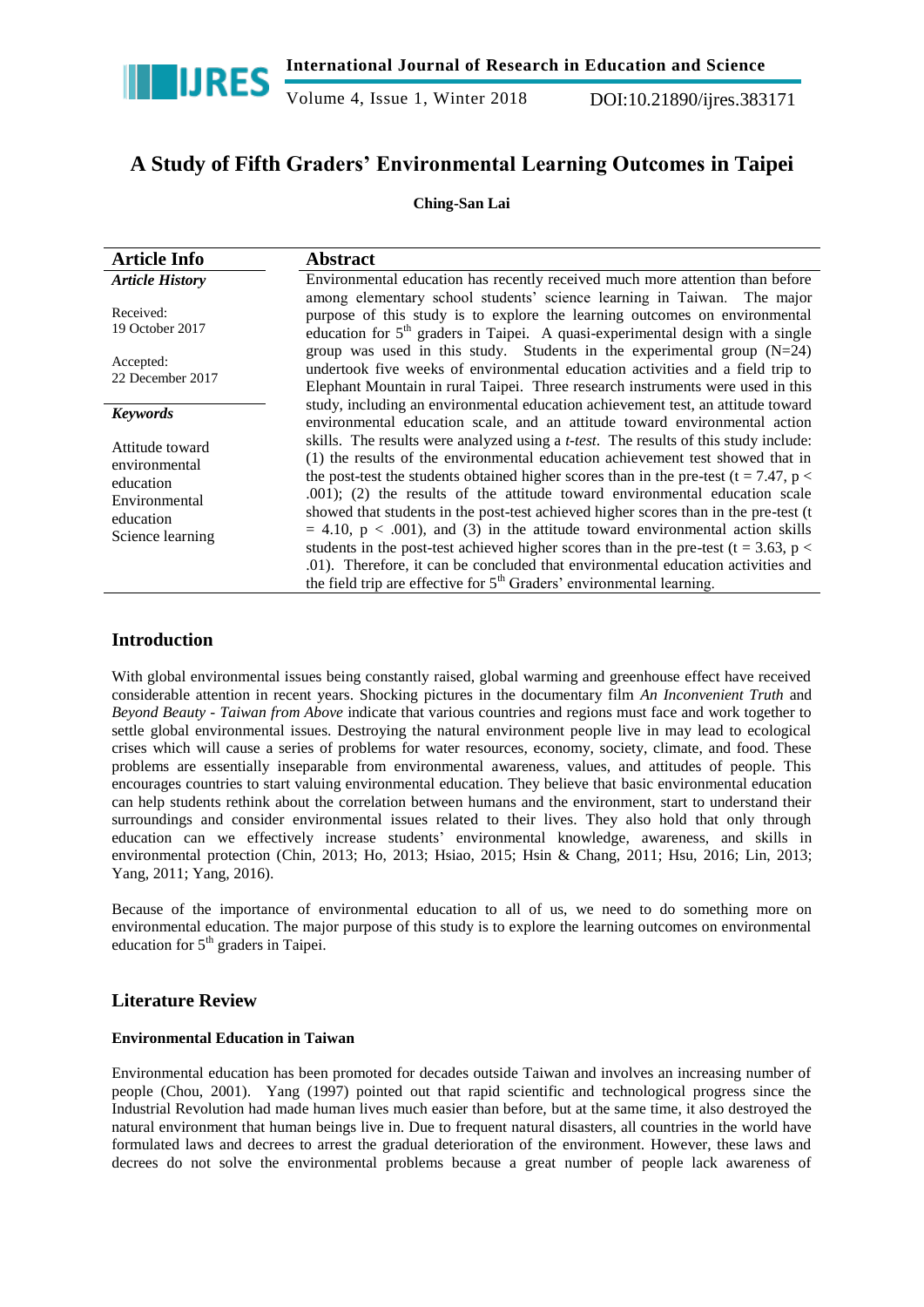environmental protection. This means environmental education is the only effective way to stop people from destroying the environment.

The Belgrade Charter, which was proposed in 1975 at the International Environmental Workshop, defined the goal of environmental education as "to develop a world population that is aware of, and concerned about, the environment and its associated problems, and which has the knowledge, skills, attitudes, motivations, and commitment to work individually and collectively toward solutions of current problems and the prevention of new ones" (Yang, 1997).

At a conference held in Tbilisi, Georgia (USSR) in 1977 (UNESCO, 1978; Yang, 1997), UNESCO set goals of environmental education as follows: (1) to foster clear awareness of, and concern about, economic, social, political, and ecological interdependence in urban and rural areas; (2) to provide every person with opportunities to acquire the knowledge, values, attitudes, commitment, and skills needed to protect and improve the environment; (3) to create new patterns of behavior of individuals, groups, and society as a whole towards the environment.

Lee (1987) pointed out that many educators began to care about the environment and discuss the current or potential environmental problems in their class due to the popularity of environmental education. In addition, they would try their best to incorporate environmental knowledge and skills into their curriculum and learning activities. They hoped this could increase their students' awareness on environmental protection and make them care about their surroundings in daily life and not damage the environment. More importantly, these educators hoped that their students could take a proactive approach to environmental problems and master the knowledge and skills needed to deal with them.

Wang, Yang, and Tai (1990) held that environmental education was introduced to protect the environment and the natural ecosystem. They called on the public to care about the environment, proper use of natural resources, protect the natural ecosystem, culture, and properly handle the environmental problems. Hsu (2003) suggested that one of the main goals of environmental education was to emphasize the actions to address the environmental problems. Known as environmental actions or responsible environmental behaviors, these actions are the elements of environmental literacy.

Huang (2006) further explained that various environmental problems were the result of the overuse of natural resources. He maintained that controversial environmental problems could be called as environmental issues. He said controversial environmental issues should be further explored. This is because people from various cultural backgrounds may hold different values on this type of problem and it is difficult for them to reach an agreement on solutions.

The Environmental Education Act promulgated by the Taiwan's Legislative Yuan in 2011 clearly defines environmental education as: the application of educational methods to cultivate the understanding of citizens about their ethical relationship with the environment to improve their knowledge, skills, attitudes and values in protecting the environment and encourage citizens to treasure the environment and be active in public education that aims to achieve sustainable development.

The K-12 Education Administration of Taiwan's Ministry of Education amended the Grade 1-9 Curriculum Guidelines in 2012 (Ministry of Education, 2013). In the revised edition, the objectives of the educational curriculum were defined as follows:

1. Environmental perception and awareness: to cultivate students' perceptions of environmental degradation and pollution and their awareness of beautiful natural and artificial environment through training in perceptive skills such as observation, classification, sorting, spatial relationship, measurement, reasoning, prediction, analysis, and interpretation.

2. Conceptual knowledge of the environment: to educate students about the fundamental concepts of ecology, environmental problems (i.e. global warming, river pollution, nuclear pollution, air pollution, and debris flows), and their influence on the society and culture (i.e. sustainable development and biodiversity), and daily opportunities and actions of environmental protection (i.e. greenhouse gas reduction, resource reservation and recycling, simple living, and green consumption).

3. Environmental values and attitudes: to value environmental ethics and values, help students cultivate a positive attitude towards the environment, enable them to appreciate and be grateful for nature and the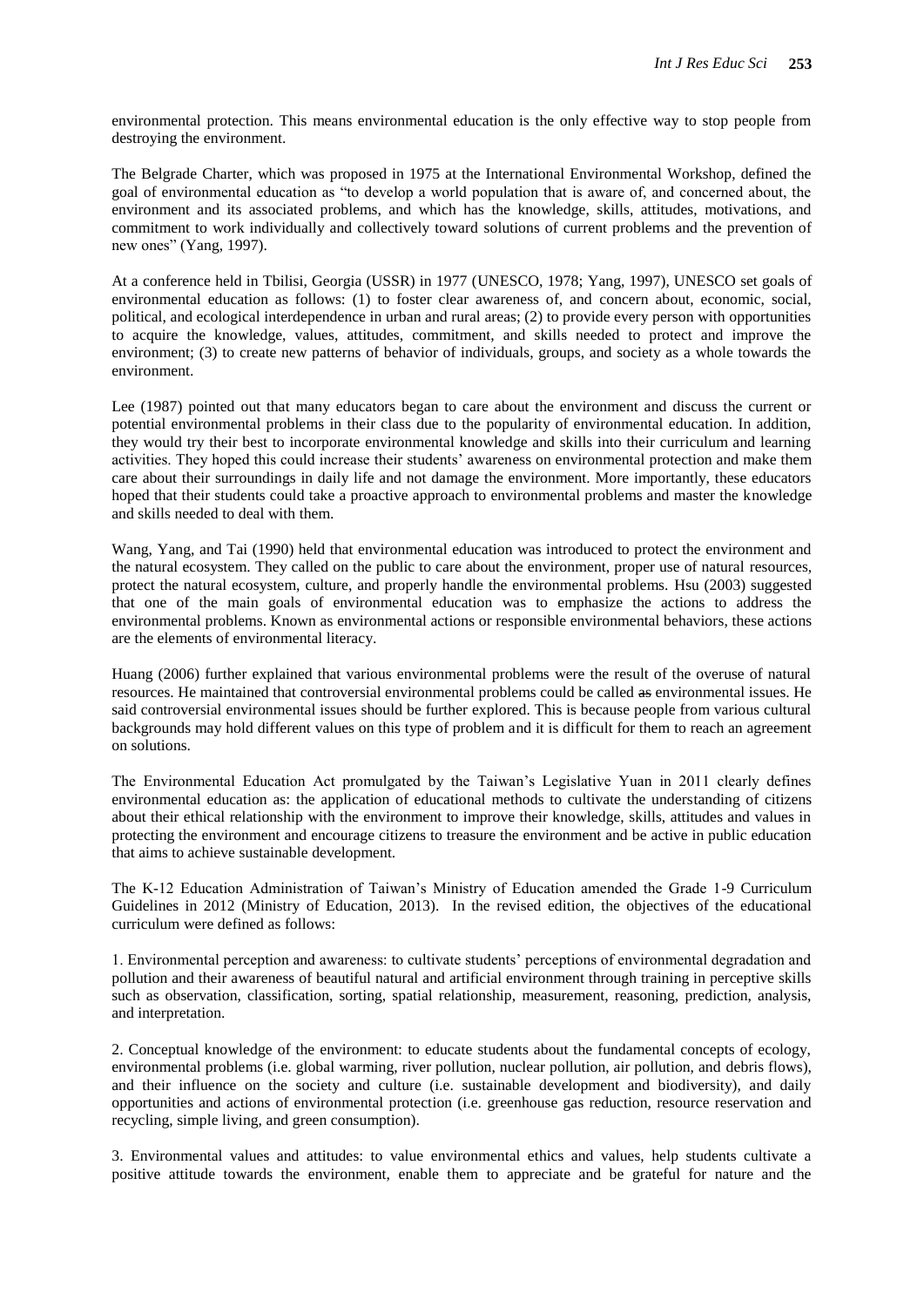ecosystem, embrace diverse cultures, care about underprivileged groups and the survival and development of future generations.

4. Environmental action skills: to develop students' ability to identify and study environmental problems, collect environmental data, propose and assess potential solutions, and analyze and take environmental actions.

5. Environmental actions experiences: to integrate environmental actions into students' learning activity, bring the courses alive, develop students' ability to handle environmental problems in their surroundings, and enable them to foster a sense of belonging and participation within their schools and communities.

From the above analysis, we can see that Taiwan's environmental education incorporates global environmental issues and local actions and the goals of the environmental education curriculum are the same with that of the environmental education defined by the 1975's Belgrade Charter and the categories of environmental education objectives formulated by the 1977's Tbilisi Declaration.

The promotion of environmental education helps society and individuals recognize and understand environmental problems, acquire environmental knowledge, cultivate environmental attitudes and values, develop the ability to solve environmental problems, and take positive actions. Only by putting environmental slogans into actions and incorporating environmental protection in daily life can environmental problems be completely solved. This will further promote sustainable development.

#### **Learning and Instruction in Environmental Education**

The increasingly serious environmental problems resulting from increasing scientific, technological, and economic progress cannot be handled merely by the instillation of environmental knowledge, a teaching method that cannot improve people's standard of living, or help achieve the goals of environmental education. Chou (1994) pointed out that lessons on environmental protection could not stimulate students' thinking, or encourage them to actively participate in environmental protection unless the instruction enables students to realize the impact of environmental change.

Lin (2005) further noted that learning about the environmental issues related to daily life could help students understand environmental concepts and knowledge involved in the issues and provide them with an opportunity to consider and discuss the conflicts or dilemma caused by these issues. Therefore, discussing the environmental issues arising with students could deepen their understanding of environmental problems, improve their learning outcomes, and help them learn to respect the environment.

Many researchers claimed that schools should integrate environmental issues into all courses. By participating in various teaching and learning activities, students could acquire wide knowledge for environmental protection, be aware of the impacts of environmental changes, reinforce positive attitudes and values to environmental problems, make proper environmental decisions and take appropriate actions (Chang, 2017; Chou, 1994; Kao & Chang, 2016; Lin, 2005; McGowan & Buttrick, 2017; Treagust, Amarant, & Chandrasegaran, 2016).

Chang (2001) expressed his opinion on environmental education curriculum and instruction: A course that includes environmental issues must contain environmental perception and awareness, the conceptual connotation of environmental knowledge, environmental ethics, environmental action skills and experiences, and systematically integrates these five aspects. The goals of the Grade 1-9 curriculum emphasize the relationship between individuals and their physical and mental development, individuals and social culture, and individuals and the natural environment. These three aspects can also be found in the goals of environmental education. Based on the assumption that everyone should be responsible for environmental problems, environmental education aims to develop individuals' positive attitudes towards the environment, encourage their active participation in environmental actions, and promote their self-development. Environmental education is not limited to ecological conservation but involves the interaction between humans, society and the environment. A case in point is a recent issue on social justice and environmental justice. The issue has attracted international attention for it stresses the social goals of environmental education. In contrast, the human-nature relationship is the fundamental concern of environmental education

Most studies on environmental issues and environmental education involving elementary school children in Taiwan focused on the design of environment-based learning activities (Chang, 2001, 2017; Chou, 1994, 2000; Kao & Chang, 2016; Lin, 2005; McGowan & Buttrick, 2017; Treagust, Amarant, & Chandrasegaran, 2016).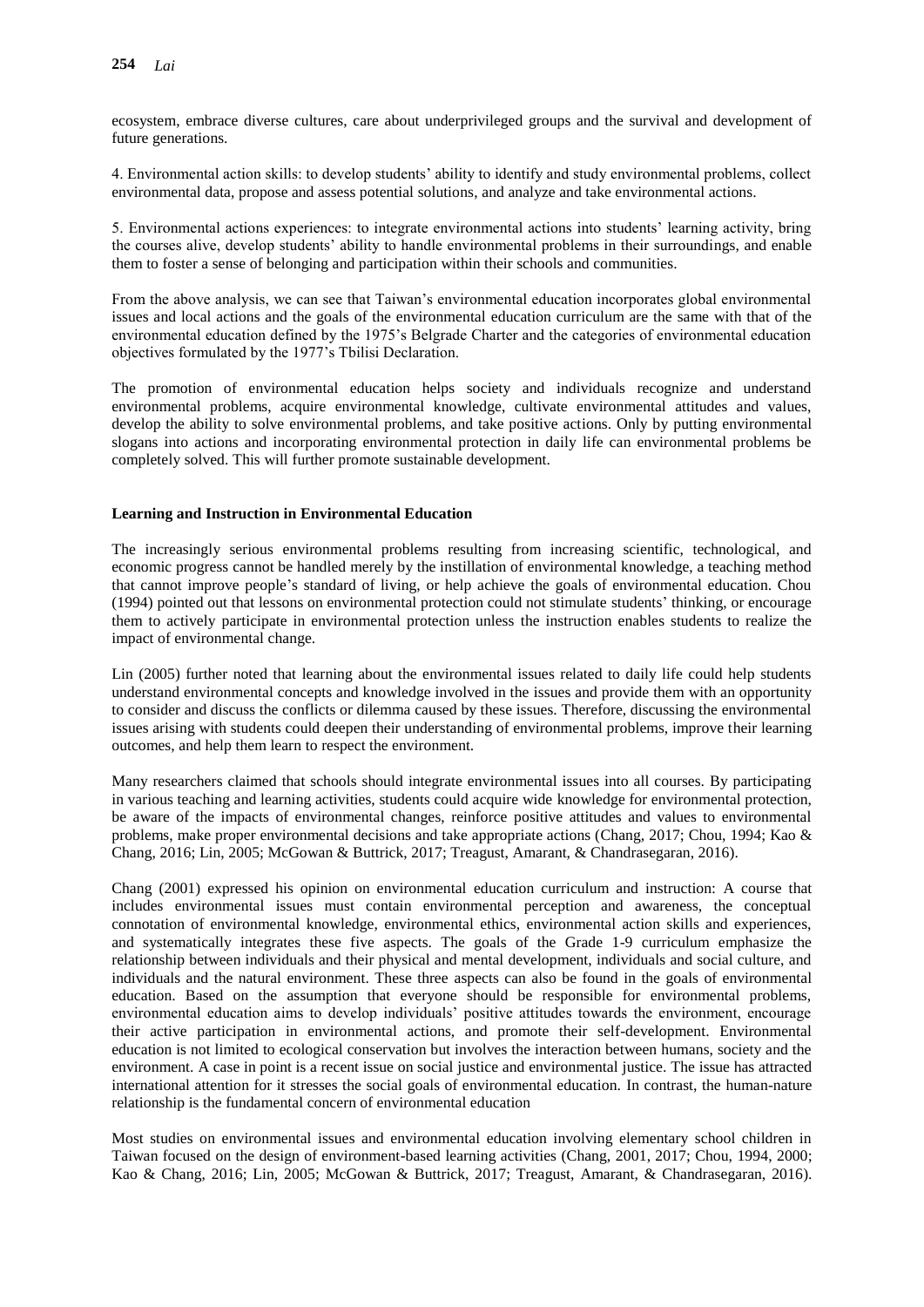These activities were designed to help students acquire environmental knowledge from their daily lives, improve environmental attitudes and behaviors, and develop positive environmental literacy.

Chou (2000) pointed out that the teaching strategies and methods adopted to implement environmental education must be flexible and diverse. He claimed that in view of subjects, learning environment, and other conditions, teachers could teach lessons indoors or outdoors by using the traditional lecturing approach, values clarification, or encouraging active learning through problem-solving activities.

Yang (1991) noted that the UNESCO-United Nations Environment Programme (UNEP) International Environmental Education Program recommended various teaching methods, such as group discussions, class discussions, brainstorming, debate, role-playing, simulation, and games for classroom instruction while field trips and environmental trails for outdoor teaching.

Yang (1997) suggested that outdoor education was the most effective approach in developing students' awareness, appreciation, and understanding of the environment. Due to the setting of outdoor lessons, the teaching methods and strategies adopted are often different from those used in the classroom. Outdoor learning is student-centered and students' surroundings are used as the teaching materials, which tackles cultural, social, natural, and environmental issues. Its purpose is to initiate students' active inquiry, stimulate their learning motivation, and improve their learning interest. Combining classroom knowledge with field observations helps students cultivate positive attitudes towards problems before taking proper actions to solve them.

Hungerford and Volk (1990) pointed out that true environmental literacy meant responsible environmental behavior. Through the designed environmental education curriculum, environmental education provides students with a good opportunity to thoroughly learn concepts of environmental protection and the interrelation between humans and the environment. The deep learning can enhance students' environmental sensitivity and responsible environmental behavior by helping them to better understand the environmental problems and acquire environmental skills for analyzing and investigating environmental problems.

On the other hand, many researchers noted that environmental trails not only offered people an opportunity to travel, go sightseeing, and get close to nature but they can also be used for environmental education by merging various recreational stations into one mountain trail with display boards. On one hand, this increases the chance to be close to nature, including wild plants and animals (Demirbas, 2017; Hsu, 1979; Huang & Luo, 2013; Lin, 2016; Tsai, 2011). On the other hand, this takes into account the economic purpose and environmental protection factors. By limiting tourists' routes, it reduces the impact on the environment and keeps natural resources from artificial damage.

Using environmental trails for outdoor teaching will be of great benefit to individuals' physical and psychological health, acquisition of interpersonal relationships and the environment, and awareness of the importance of environmental protection. Mountain hiking is an activity through which participants can directly be with nature while outdoor environmental education is carried out outside classrooms. Both are inseparable from the outdoor environment.

Mountain hiking enables students to acquire knowledge related to the natural environment and ecosystem based on their own experience with nature. Besides, the outdoor activity can arouse students' learning enthusiasm and improve their learning efficiency. Admiring the beauty of nature can help students cultivate positive attitudes towards the environment and reduce environmental pollution and destruction. The purpose of outdoor environmental education is to help the public develop basic environmental literacy through the combination of outdoor teaching activities and the environmental education curriculum, to make them value environmental and ecological protection and pursue the sustainable development of the environment with positive environmental values.

Hiking trails rich in natural resources do not only provide learning materials for environmental education but are a perfect place for outdoor learning activities. The biodiversity of the trails can supplement a school environment. Thus, if educators can make the best use of the natural resources around hiking trails to design an environmental education curriculum, hiking trails will perform their leisure and recreational functions and students will have understanding and experience with the environment.

In addition, many other researchers pointed out that science museums and theaters could be used to promote environmental education. Studies show that these teaching activities did help learners improve their environmental literacy (Huang, 2015; Lin, Chang Chien, & Tseng, 2017; Parks, 2017; Yang, 2015).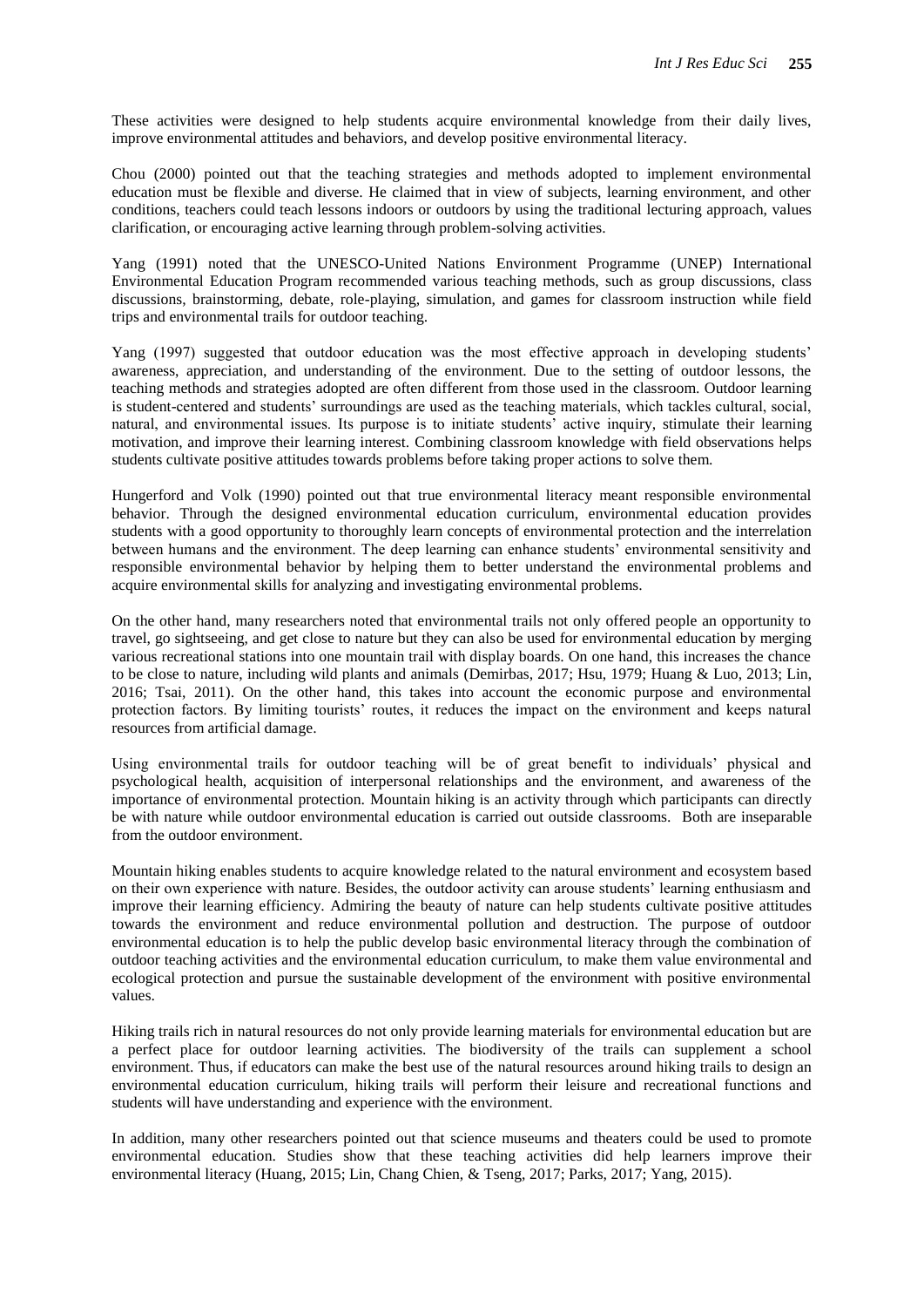The above analysis shows that environmental perception, attitudes, and behaviors can be cultivated during elementary school years. Integrating environmental issues into the curriculum will influence learning outcomes. In addition, teaching venues can be changed from classrooms to outside of schools such as mountain hiking activities. Outdoor education enables students to enter forests and have a direct contact with nature. It can also improve students' perceptions of the ecosystem and the environment, arouse their curiosity and observation, make them take the initiative to explore and discover environmental problems, cultivate their willingness and determination to cherish and protect the environment, motivate them to care about their surroundings and take active environmental actions. In this way, the goals of environmental education can be achieved.

## **Method**

A quasi-experimental design with a single group was used in this study. Students of 24 fifth graders from an elementary school in Taipei participated in this study. The instructional design of this study is focus on environmental issues in Taiwan. Issues of climatic adaptation, environmental pollution, and environmental sustainability were selected from the goals of the environmental education curriculum formulated by Taiwan's Ministry of Education as the axes of environmental issues. From these three major issues, eight sub-themes were singled out as topics of self-compiled teaching materials and classroom instruction, including global warming, river contamination, nuclear pollution, air pollution, debris flows, sustainable development, biodiversity, and greenhouse gas reduction. In addition, the garbage problem was added as the ninth topic of environmental education.

Starting from students' surroundings, this study used local environmental issues to arouse their learning motivation and helped them explore environmental issues from teaching activities through group discussion and brainstorming. Finally, the teaching environment was extended outside the schools, coupled with the implementation of hiking activities. Outdoor teaching provides students with a good opportunity to experience the natural environment and enter forests, and have a direct contact with nature. Besides, it can also enhance their perception of the ecosystem and the environment, arouse their curiosity and observation, encourage them to explore and discover environmental problems, and cultivate their willingness and determination to cherish and protect the environment.

Five-week environmental education activities were carried out inside and outside the classrooms, including twelve indoor classes and four outdoor ones. The indoor classes were mainly about local environmental issues in Taiwan and were taught using lectures, films, and discussions. The researchers intervened with the teaching through observations and teaching feedback sheets. When necessary, they interview the participants to understand their experiences with the lessons and welcome their feedback. Films centering on environmental issues like Our Island, a documentary of the Taiwan Public Television Service, were selected as teaching aids. Outdoor classes were conducted through mountain hiking activities which provided a good chance for students to experience nature. The researchers hoped that through these outdoor activities students will see the importance of environmental and ecological protection, care for the environment, and take active action against environmental problems.

Considering the stamina and safety of subjects, distance, time and other factors, the researchers decided to conduct a field trip at the Elephant Mountain Hiking Trail in rural Taipei. The trailhead is very easy to recognize and the trail has a convenient route with even pavement and clear indicators. Anyone can walk the whole path with ease. Hiking the mountain trail to explore the nature combines environmental education with recreation.

Three research instruments were used in this study, including an environmental education achievement test, an attitude toward environmental education scale, and an attitude toward environmental action skills scale. The achievement test was designed to measure fifth graders' learning outcomes on environmental issues in Taiwan. The test consists of 24 items, with the index of discrimination items ranging from .20 to .67 and the reliability at .71. The attitude toward environmental education scale was meant to measure the subjects' environmental attitudes. The scale consisted of 23 items with a reliability of .84. The attitude toward environmental action skills was intended to measure the participants' environmental action skills. It comprised of 27 items with a reliability of .96. On the other hand, these three instruments showed great validity, which was verified by three environmental education experts.

This study collects both quantitative and qualitative data for the analyses. The quantitative data are the scores from three research instruments, including an environmental education achievement test, an attitude toward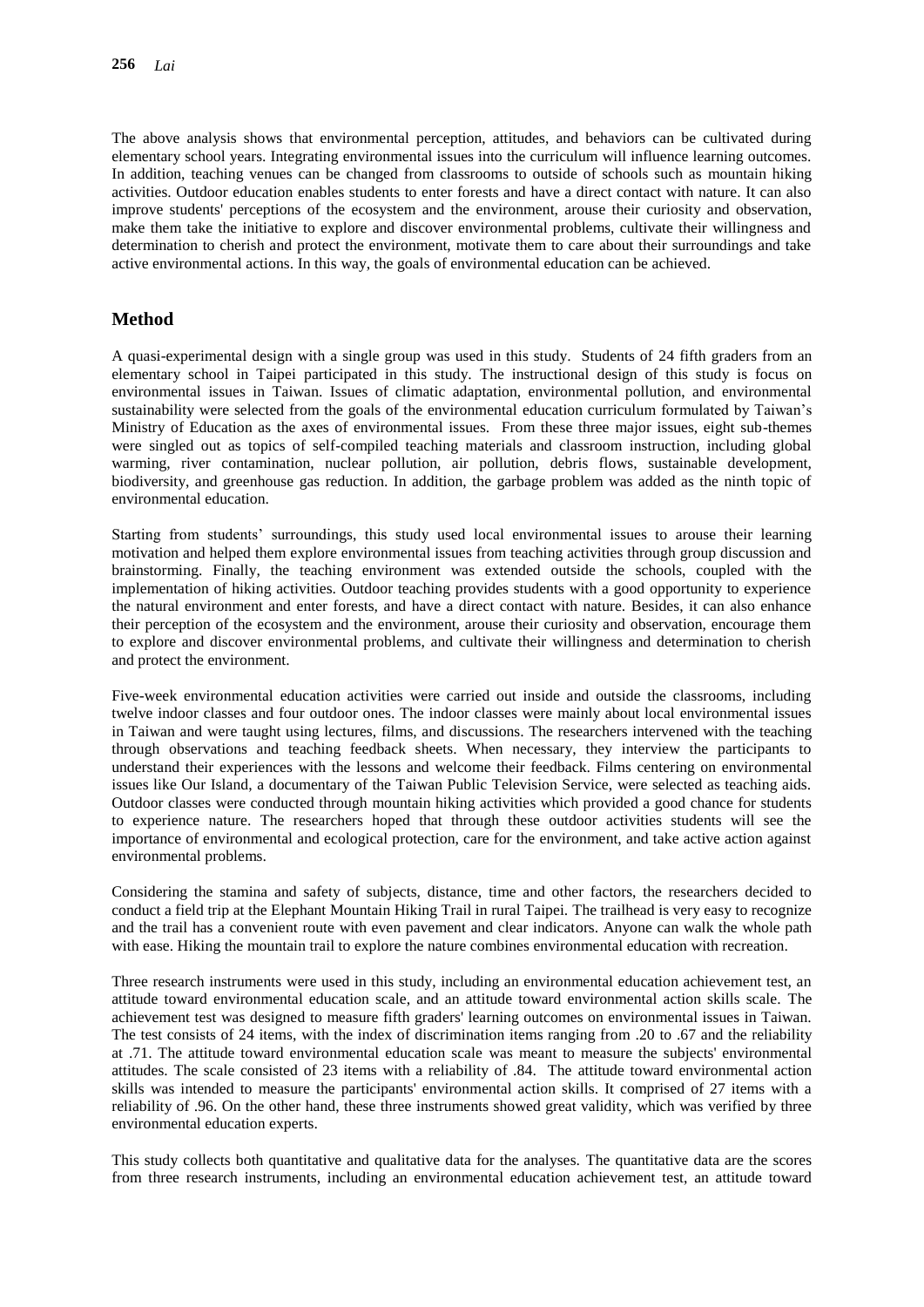environmental education scale, and an attitude toward environmental action skills scale. After obtaining the results of the test and the scales, this study used *t-test* to analyze the quantitative data collected. The qualitative data are mainly taken from the learning feedback of the participants, which are used as the main sources for qualitative data analyses. This paper uses *italic* font to present the feedback from participants as the qualitative data for the analyses. To achieve good reliability and validity for this study, three environmental education researchers first conducted a triangulation and cross-case inductive analysis on the qualitative data (Bogdan & Biklen, 1982; Guba & Lincoln, 1999; Patton, 1999; Silverman, 2000), following which a validity examination was completed to confirm the reliability and consistency of the data analyses and results.

## **Results and Discussion**

#### **Students' Performance in Learning Environmental Issues**

In order to understand students' performance in environmental perception after they participated in the environmental education curriculum, this study designed an environmental education achievement test for the pretest and the posttest. The scores were then used to conduct the paired samples *t-test*. The results are shown in Table 1.

| Table 1 <i>t-test</i> summary for environmental education achievement test |
|----------------------------------------------------------------------------|
|                                                                            |

|                |    | Mean  | SD   |           |
|----------------|----|-------|------|-----------|
| pretest        | 24 | 14.32 | 3.34 | $7.47***$ |
| Posttest       | 24 | 18.25 | 2.97 |           |
| *** $p < .001$ |    |       |      |           |

Table 1 shows that students scored higher in the posttest than in the pretest,  $t = 7.47$ ,  $p < .001$ . The results of the *t-tests* revealed that after attending environmental classes, students made significant progress in their environmental perceptions. This means that teaching environmental issues in class could effectively improve students' environmental knowledge. The findings are consistent with the findings of Demirbas (2017), Kao & Chang (2016), Lin (2015), and Yang (2016).

The following are some students' feedback selected from the interviews and feedback sheets:

(1) *David said what he learned was people should avoid deforestation because it could cause debris flows and reduce oxygen emission. Besides, if only retaining walls were set up without taking proper water and soil conservation measures, no matter how high and thick the walls were, they could not block the debris flows that would destroy houses.*

(2) *Cathy said increasing greenhouse gases like carbon dioxide will lead to global warming. The warmer weather melts the icebergs or glaciers in the Arctic and the Antarctic. This made it impossible for living things to survive. Now the climate in Taiwan has becoming unstable. Because of this, the living space for many coastal residents is dwindling. So, we should save energy and reduce carbon dioxide emissions.*

The feedback from David and Cathy showed that after studying the issue of debris flows students could understand that environmental and climatic changes were partly caused by the overall change in nature and partly by humans. For example, excessive exploration had destroyed the best natural protection mechanism of mountains and forests. If we still adopted temporary remedies, tragedies caused by debris flows will continue to repeat and more people will lose their life and property.

(3) *Kathryn said that some exotic species might be good to us but they might also bring some problems. She thought that exotic species should not be introduced into Taiwan to affect the local ecological system. At present, an increasing number of exotic species were threatening our ecosystem, making local species on the verge of extinction. So, we should protect the original ecosystem and keep it from exotic species.*

(4) *Cathy said that after watching the films, she realized that there were so many exotic plants and animals in Taiwan. She had a horrible feeling that she could not describe it in words. Due to improper introduction, a great many exotic fish and plants were destroying the ecological system of rivers in Taiwan.*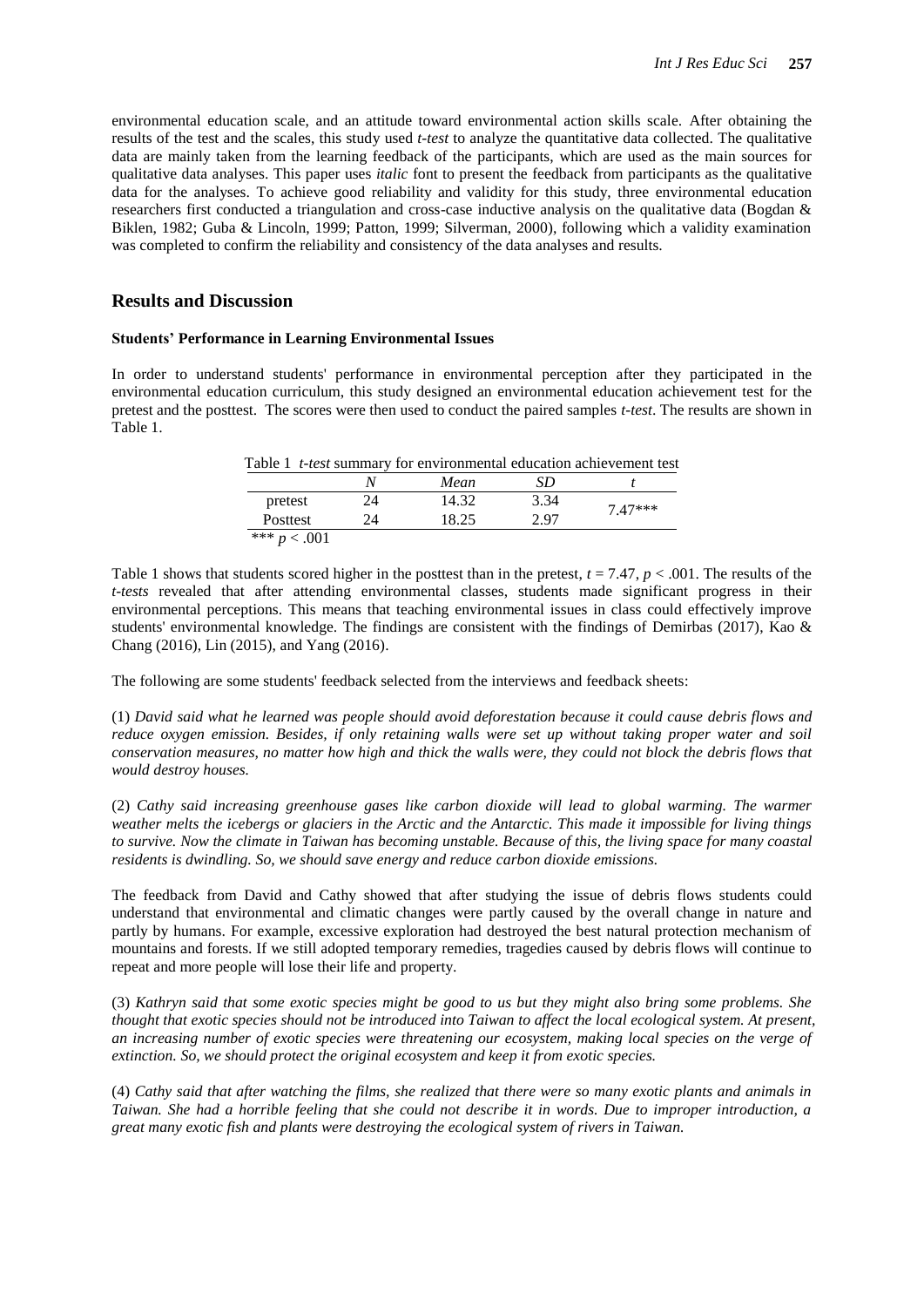(5) *Carla said that although exotic species and local ones had their own advantages, greater efforts should be made to protect local creatures. She hoped that exotic species should not be introduced or abandoned without purpose for it would cause gradual reduction of local living things.*

The feedback from Kathryn, Cathy, and Carla showed that students believed that exotic species could be introduced in Taiwan for economic reasons. However, when these species affect the original natural ecosystem or force local living things on the verge of extinction, the protection of local species must be put on the top of the list and unintended introduction or abandonment should be prevented to avoid potential damage to Taiwan's ecosystem. Due to the constant damage to their habitats, many native animals were forced to move to other places suitable for their survival. After they moved, their original home would be occupied by exotic species. Therefore, the number of exotic species must be well controlled. Otherwise, they would destroy Taiwan's ecological balance and cause the extinction of native species in Taiwan.

#### **Students' Outcomes in Learning Environmental Attitudes**

In order to understand the students' outcomes in environmental attitudes after they took the environmental education curriculum, this study designed an attitude toward environmental education scale for the pretest and the posttest. The scores were then used to conduct the paired samples *t-test*. The results were shown in Table 2.

|  |  | Table 2 <i>t-test</i> summary for attitude toward environmental education scale |  |  |  |  |  |
|--|--|---------------------------------------------------------------------------------|--|--|--|--|--|
|--|--|---------------------------------------------------------------------------------|--|--|--|--|--|

|                | .  |       |       |           |
|----------------|----|-------|-------|-----------|
|                | Ν  | Mean  | SD    |           |
| pretest        | 24 | 91.87 | 10.59 | $4.10***$ |
| Posttest       | 24 | 98.70 | 8.40  |           |
| *** $p < .001$ |    |       |       |           |

Table 2 shows that students scored higher in the posttest than in the pretest,  $t = 4.10$ ,  $p < .001$ . The results of the *t-tests* reveal that after attending environmental classes students did make significant progress in their environmental attitudes. This means teaching environmental issues in class could effectively cultivate students' positive environmental attitudes. The findings are consistent with the findings of Lin (2013), Parks (2017), Yang (2015), and Yang (2016).

The following are students' feedback selected from interviews and feedback sheets:

(1) *Timothy said that he needs to get into the habit of turning off the light when he left a room. He had wasted much electricity because he often forgot to do that. He also noted that he would use more public transport from now on for that would reduce the emission of exhaust gases. He believed that as long as everybody made his/her efforts, global warming could be stopped.*

(2) *Natalia said that she wanted to develop good habits of protecting the environment daily, such as taking the bus and the Mass Rapid Transit (MRT) more, cutting down trees less, not turning down the air conditioner to a lower temperature, eating less meat and more vegetables and fruits. These habits could slow down global warming.*

The feedback from Timothy and Natalia showed that most students think they should save energy and reduce carbon dioxide emissions from daily life activities to slow down global warming. This means that after studying the issue of global warming, students could understand the impact of global warming and global climate change on human lives and properties. Global warming was caused mainly by human behaviors, such as deforestation and emissions of greenhouse gases from industry, traffic and daily life activities. In order to reduce a series of problems caused by global warming, everybody must ensure energy conservation and carbon dioxide emissions reduction in daily life. Through practical actions, such as: turning off lights when not in use, using public transport, energy conservation and carbon dioxide emissions reduction these will no longer just be a slogan.

(3) *David said that people did not take garbage seriously but as long as each of us littered every day, the accumulated garbage would cover the whole Taiwan in a matter of days. The litter will then be eaten by land animals which become human food. In other words, the litter people throw would come back to them*.

(4) *Robert called on people to be civic-minded and not to throw rubbish into the ocean. Otherwise, a garbage patch that is 40 times larger than Taiwan would be formed. The garbage would be swallowed by ocean animals which will be caught and eaten by humans. In other words, eating these seafood means eating garbage.*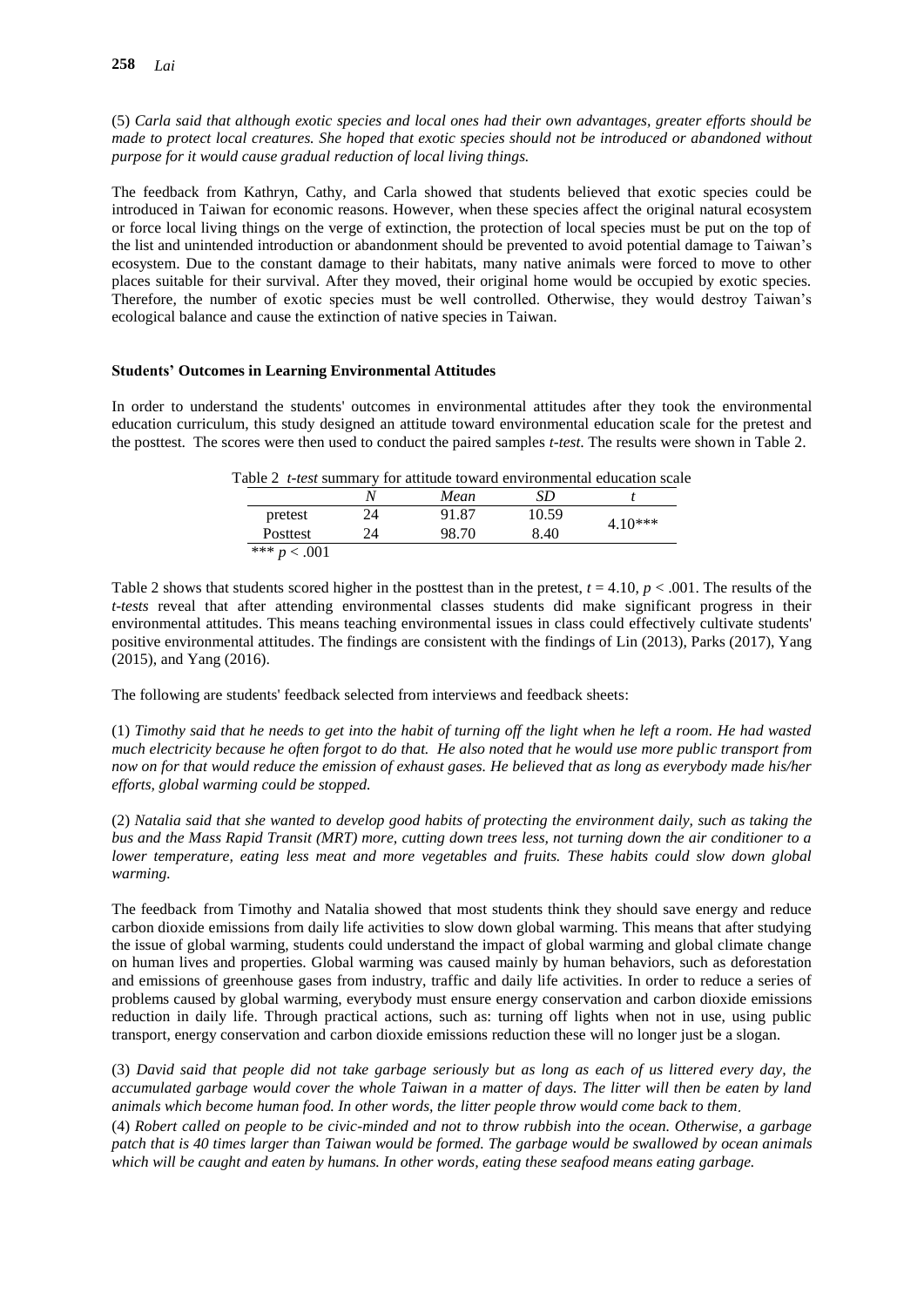(5) *Natalia noted that garbage collection and classification should be well performed and littering should be eliminated. If everybody could do that, albatrosses would not mistake garbage for food and die and there would be no super garbage dump, "trash soup", and garbage land on the sea. But no amount of regret could change the situation. If everybody does not litter and sorts garbage before dumping from now on, it is never too late*.

Students were asked to think about the consequence of littering after presenting how the albatrosses on the Midway Atoll ate plastic products by mistake and died. The feedback from David, Robert, and Natalia showed that students have realized that garbage, if not properly disposed, will not only pollute the environment but kill living creatures as well. Even worse, the toxins inside the creatures that have consumed garbage by mistake can enter human bodies through the food cycle. This environmental issue is designed to arouse people's environmental awareness about the threats of plastic trash and to educate people of the need to use substitutes for plastics. Therefore, we should replace plastic products with other alternatives as soon as possible and take measures to prevent plastic trash from flowing into the ocean. Saving the ocean and the earth means saving humans.

#### **Students' Learning Outcomes in Environmental Action Skills**

In order to understand the students' learning outcomes in environmental action skills after they participated in the environmental education curriculum, this study designed an attitude toward environmental action skills scale to be used as a pretest and posttest. The scores were then used to conduct the paired samples *t-test*. The results are shown in Table 3.

| Table 3 <i>t-test</i> summary for environmental action skills scale |    |        |       |          |
|---------------------------------------------------------------------|----|--------|-------|----------|
|                                                                     |    | Mean   | SD    |          |
| pretest                                                             | 24 | 102.29 | 16.85 | $3.63**$ |
| Posttest                                                            | 24 | 111.33 | 10.69 |          |
| ** $p < .01$                                                        |    |        |       |          |

Table 3 shows that students scored higher in the posttest than in the pretest,  $t = 3.63$ ,  $p < .01$ . The results of the *t-tests* reveal that after attending environmental classes, students did make significant progress in their skills to take environmental actions. This means teaching environmental issues in class could effectively cultivate students' positive and correct skills to take environmental actions. The findings are consistent with the findings of Lin (2016) and Yang (2015).

The following are students' feedback selected from the interviews and feedback sheets:

(1) *Karen believed that combating global warming will not depend on the government or factories only and everybody should play a part in it. She suggested starting with changing daily behaviors, such as taking a bus more and driving less. A small change means a more beautiful earth*.

(2) *Melissa said that less streamside barbecue could reduce air pollution and eating roast meat less is good for our health. Her other suggestions included buying electrical appliances with green marks, use of reusable bags and the way to make the room air fresher by setting the air conditioner to a lower temperature for a while and turning it off and use the electric fan instead*.

Global warming must be a concern around the world. It affects not only a single country but many countries. It is not only about humans but about the sustainability of living things on the earth. The feedback from Karen and Melissa showed that students believed that to curb global warming, people must start saving energy and reduce carbon dioxide emissions as their daily habits. Global warming is an issue that requires everyone's concern and attention. It is also an environmental issue in which everyone can make a contribution. Combating global warming must start now.

(3) *Jennifer held that mangroves offer great benefits to nature but not every place is suitable to grow them. Therefore, she suggested that careful assessment should be made before growing the tropical tree in order to avoid spending money to remove them*.

(4) *Laura maintained that mangroves could be planted in some places to protect coasts and preserve biodiversity. She also pointed out that if the tropical shrub were cultivated in places that were not suitable for them, there would be adverse effects.*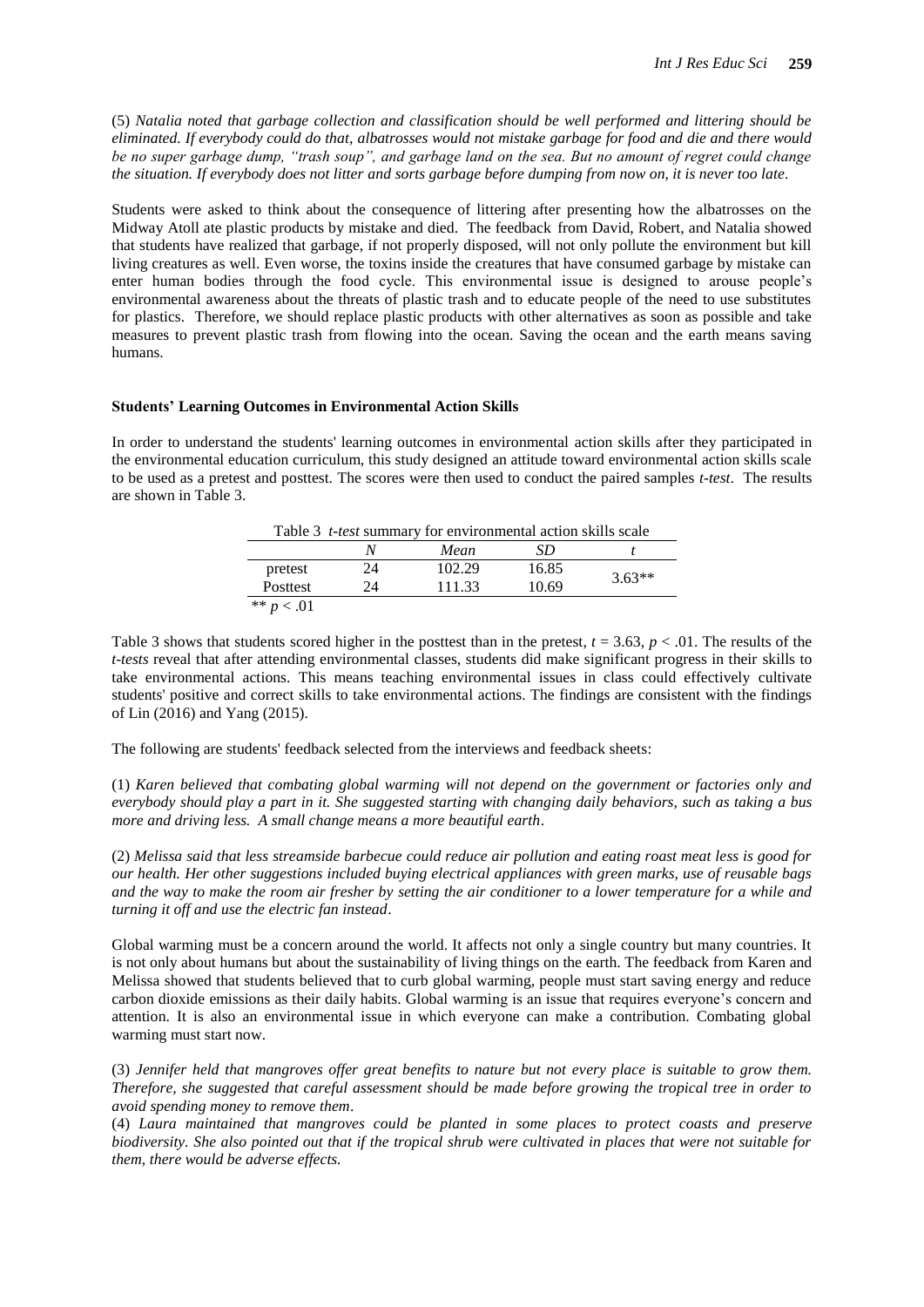The feedback from Jennifer and Laura showed that students could ponder the reasons for unsuitable plantation from an ecological perspective. Growing plants without serious consideration cannot beautify the local landscape. On the contrary, it may ruin the original local ecosystem. The ecological disruption caused by the improper plantation of mangroves is merely the tip of the iceberg. However, many ecological restoration projects should not focus on man-made destruction only because the restoration sometimes may cause serious and tough ecological problems. The protection of mangroves requires thorough assessment and consideration for they play a role in maintaining the ecological balance. The point is not to destroy the natural ecosystem when you mean to green an area.

#### **Students' Other Learning Feedback**

Natural trails in the mountains have diverse natural aspects and abundant life. They provide routes for people to get close to the mountains and take a good look at mountain scenes. However, they hope that people just leave their footprints but not trash on the trails, leaving mountain forests much more space for natural development and multiplication so that the animals and plants living there can grow up and thrive without man-made disturbance.

The following are some of the students' feedback selected from the interviews and feedback sheets:

(1) *Peter said that he felt very comfortable when he was walking on the Elephant Mountain Hiking Trail where he saw many trees, heard melodic bird songs, and smelled strong fragrance of flowers*.

(2) *Monica said that she saw various animals and plants at the Elephant Mountain Hiking Trail, heard the clatter of rain, and smelled the fragrance of flowers and grass. When she climbed to the top, she felt very comfortable and had a sense of accomplishment.*

(3) *Cathy said that she saw beautiful landscape, heard the clatter of rain, and smelled the fresh air at Elephant Mountain Hiking Trail. Although she was tired, the fresh air made her very comfortable*.

The feedback from Peter, Monica, and Cathy showed that walking on the Elephant Mountain Hiking Trail students could see fresh and green trees and various animals, smell the fragrance of flowers and grass, and breathe the fresh air. They could also hear the clatter of rain. In a leisurely and carefree mood, they could fully experience the joy of hiking and the sense of accomplishment except for a little tiredness.

(4) *Michael said that in the mountain forest he should not drop litter, nor snap twigs, but help to pick up trash and respect the living environment of wild animals*.

(5) *Melissa said that in the mountain forest she should respect wild animals, not drop litter, nor pluck twigs, nor catch insects, nor pollute the water resources, nor inscribe letters on trees.*

Michael and Melissa suggested that people should avoid littering, breaking twigs, catching wild animals, trampling grass, and making a lot of noise but respecting the habitats of animals and plants in the mountain, protecting the original landscape, and respecting other users of mountain forests. Hiking trails lead us into mountain forests, providing a route for us to understand and experience nature. When you keep an eye on your surroundings while walking on the trails, you can feel the forests and the beauty of nature. The above feedbacks indicate that mountain hiking activities do provide a good opportunity for students to get close to nature and experience nature and at the same time arouse their respect for nature and care for life. This means that outdoor education can truly enhance students' environmental literacy.

## **Conclusion**

Based on the meaning of environmental education to sustainable development, this study integrated Taiwan's environmental issues into environmental education activities to explore the performance of fifth graders in learning these issues. After following the teaching activities, the participants did improve their perception on the environmental issues in Taiwan, including significant dimensions: climate adaptation, environmental pollution, and environmental sustainability. The findings are consistent with the findings of Demirbas (2017), Kao & Chang (2016), Lin (2015), and Yang (2016). This means that the environmental education curriculum and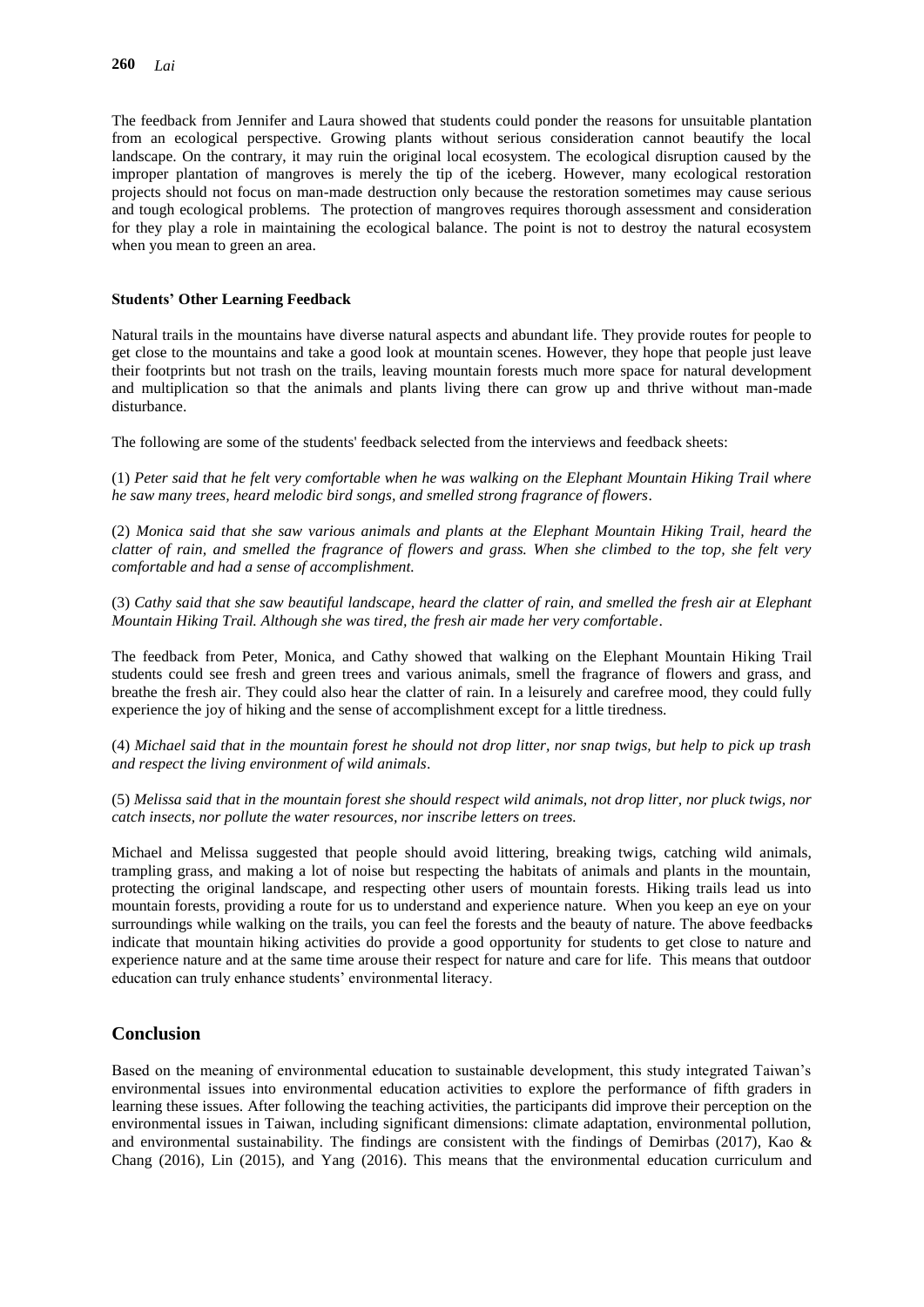corresponding teaching activities are helpful in enhancing students' ability to understand the environmental issues in Taiwan.

In addition, after learning the environmental issues in Taiwan, the subjects' scores in the posttest for environmental attitudes and skills to take actions were significantly higher than in the pretest. The findings are consistent with the findings of Lin (2013), Lin (2016), Parks (2017), Yang (2015), and Yang (2016). This indicates that teaching activities can improve students' environmental attitudes and skills to take actions. The results were congruent with the qualitative feedbacks from students.

In conclusion, this study maintained that the environmental education curriculum does contribute to improving the fifth graders' performance in learning environmental issues.

### **Acknowledgements**

This study would like to thank Mr. Y. C. Huang in helping the science teaching of environmental education unit.

## **References**

- Bogdan, R. C. L. & Biklen, S. K. (1982). *Qualitative research for education: An introduction to theory and methods*. Newton, MA: Allyn & Bacon.
- Chang, T. (2017). The meaning of issue education and curriculum integration Evidence from environmental education. *Pulse of Education, 11*, 23-30.
- Chang, T. (Ed.) (2001). *Environmental curriculum design*. Taipei: National Taiwan Normal University.
- Chin, C. (2013). Environmental education not a slogan: Message from the ecological maintenance of the Orchid Island. *Taiwan Educational Review Monthly*, *2*(11), 96-97.
- Chou, J. (1994). *Discussion and analysis of problems related to the on-the-job training of teachers of environmental education*. Taipei: Environmental Protection Division, Ministry of Education.
- Chou, J. (2000). Action research and the development of teachers' environmental education abilities. *Taiwan Education Review, 589*, 22-28.
- Chou, J. (2001). Looking for a site to practice environmental education Environmental learning center. In the *Environmental Education Symposium of 1990*. Taipei: National Taiwan Normal University.
- Demirbas, C. O. (2017). The effect of out-of school activities on conceptual change in environmental education. *Journal of Education and Training Studies, 5*(2), 232-242.
- Guba, E. G. & Lincoln, Y. S. (1999). Establishing trustworthiness. In A. Bryman & R. G. Burgess (Eds.) *Qualitative research, vol. 3* (pp. 397-444). Thousand Oaks, CA: Sage.
- Ho, S. (2013). The development of environmental education in Taiwan and the changes in Taiwan through environmental education. *Ecological Taiwan, 41*, 40-45.
- Hsiao, J. (2015). Challenges of environmental ethics education being as the essences of environmental education. *Journal of Environmental Education Research*, *11*(2), 39-71.
- Hsin, H., & Chang, T. (2011). Environmental education for sustainable development approach into the twentyfirst century. *Elementary Education*, *52*(1), 82-89.
- Hsu, S. (2003). The effects of an undergraduate environmental education course on environmental action and associated environmental literacy variables. *Chinese Journal of Science Education*, *11*(1), 97-111.
- Hsu, W. (1979). An introduction to natural trails. *Taiwan Forestry Journal*, *5*(8), 27-28.
- Hsu, Y. (2016). A view for future environmental education in Taiwan. *Journal of Environmental Education Research*, *12*(2), 1-5.
- Huang, C. (2006). *Human and natural disasters*. Taipei: Youth Cultural Enterprise.
- Huang, J. (2015). Environmental education, civil learning, and museums. *Taiwan Natural Science, 34*(2), 26-33.
- Huang, S., & Luo, T. (2013). The outdoor and environmental education activities hold by ESRI. *Nature Conservation Quarterly, 83*, 82-83.
- Hungerford, H. R., & Volk, T. L. (1990). Changing learner behavior through environmental education. *The Journal of Environmental Education, 21*(3), 8-21.
- Kao, T., & Chang, T. (2016). Making sense of environmental education: Key themes for infusion into the curricula in new education reform. *Curriculum & Instruction Quarterly, 19*(2), 27-51.
- Lee, T. (1987). *Environmental education*. Taipei: Linking Publishing Company.
- Lin, C., Chang Chien, C., & Tseng, J. (2017). Environmental education in science museums: Comparative study of Australia and Taiwan. *Museology Quarterly, 31*(3), 55-77.